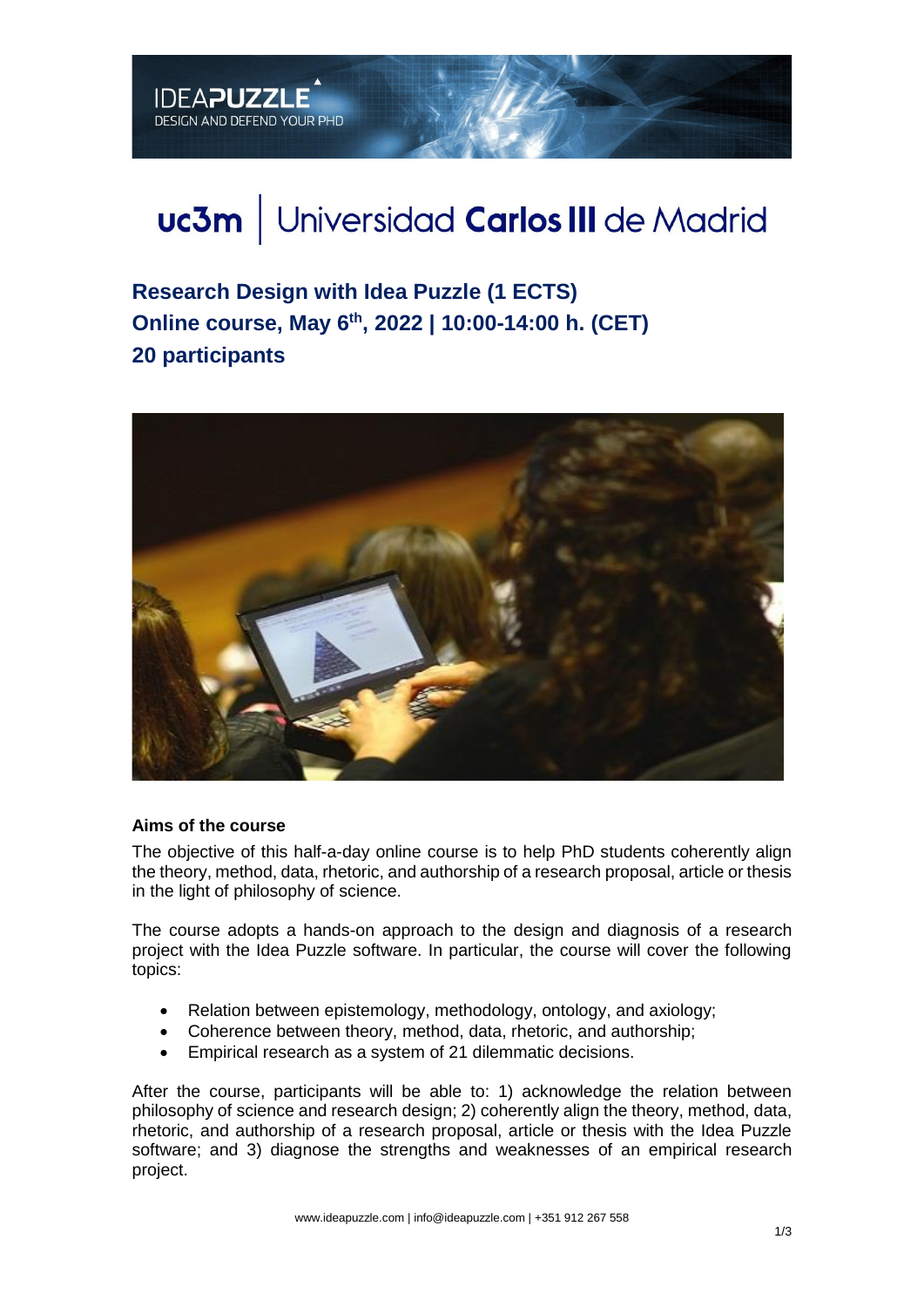

## **Course syllabus**

| Session 1<br>(2 hours) | <b>Topics</b><br>Theoretical focus of your research<br>Keywords<br>Streams of thought<br>-<br>Research gap<br>$\overline{\phantom{0}}$<br>Research question or hypothesis<br>-<br>State of the science<br>Methodological focus of your research<br>-<br>Philosophical stance<br>-<br>Research strategy<br>$\overline{\phantom{a}}$<br>Data collection<br>Data analysis<br><b>Quality criteria</b> |
|------------------------|---------------------------------------------------------------------------------------------------------------------------------------------------------------------------------------------------------------------------------------------------------------------------------------------------------------------------------------------------------------------------------------------------|
| Session 2<br>(2 hours) | <b>Topics</b><br>Empirical focus of your research<br>Unit of analysis<br>$\overline{\phantom{0}}$<br>Level of analysis<br>۰.<br>Nature of data<br>Origin of data<br>۰.<br>Sample<br>Rhetorical focus of your research<br>-<br>Pathos<br>-<br>Logos<br><b>Ethos</b><br>Authorial focus of your research<br>-<br>Wisdom<br><b>Trust</b><br>Time                                                     |